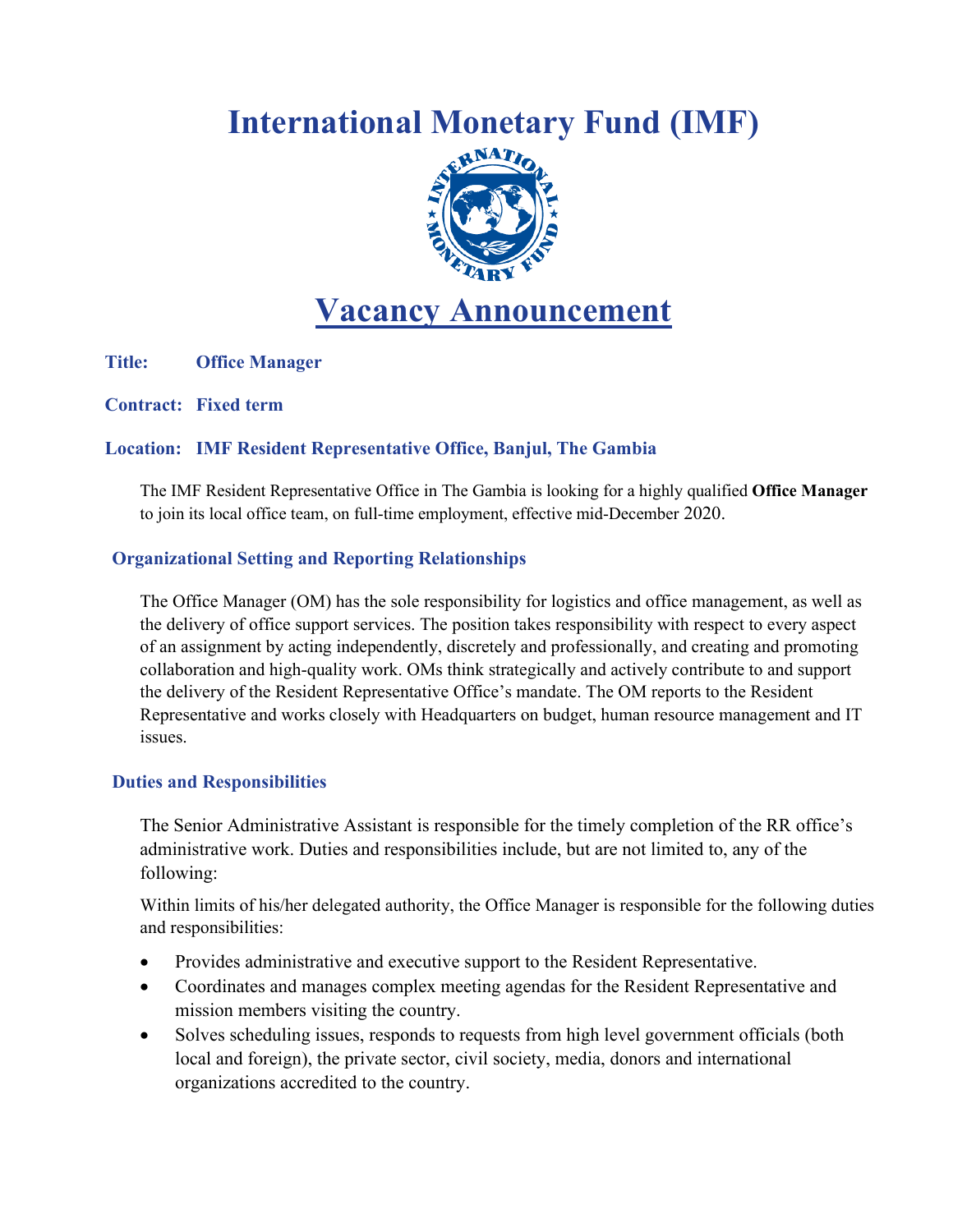- Prepares, monitors and reviews work programs and budgets. Processes and follows up on all budget-related matters such as procurement, vendor contracts, utilities payments, travel arrangements, and payment requests.
- Prepares budgetary information required for quarterly submissions to Headquarters as well as takes responsibility for sending receipts to Headquarters as per budgetary procedures and responding to questions from the budget office related to the implementation of the office budget.
- Manages routine reviews, gathering and sharing of information from newspapers, press releases, newsletters, clipping services, and electronic media sources pertaining to the IMF and its work or policies.
- Performs a variety of document production and editing functions, including memoranda, notes, email and mail correspondence, reports, presentations and others.
- Establishes and maintains an effective database of contacts with government officials and other partners.
- Works with Fund Communication Department (COM) in the development/maintenance of the IMF Country web site, and coordinates with the local economist on the development/maintenance of the COM office website.
- Manages the preparation and coordination of all logistical arrangements for domestic and international travels, conferences, workshops, and meetings including interpretation of rules and regulations with respect to all forms of travel and logistical support for incoming missions, e.g., mission schedules, travel arrangements, visas and local transport arrangements.
- Provides leadership, and guides staff within the office on administrative and ad hoc issues.
- Coordinates office technology and its application and identifies and assists in the resolution of a wide range of technology-related problems (hardware, software, and communication).
- Facilitates the exchange of IT information within the Resident Representative Office.
- Manages human resource (HR) actions such as recruitment & training, participates and contributes to the preparation of staffing plans.
- Facilitates the flow of information between the Resident Representative and other staff.
- Performs other ad hoc duties as may be required.

### **Qualifications and Experience**

- A minimum of a bachelor's degree and several years of relevant experience in office management. Training in business administration or finance and accounting is desirable.
- Experience working for international organizations, central banks or government agencies will be a plus.
- Experience working for international organizations, central banks or government agencies will be a plus.
- Thorough knowledge and use of Microsoft Office suite (Word, Excel, and PowerPoint) is required.